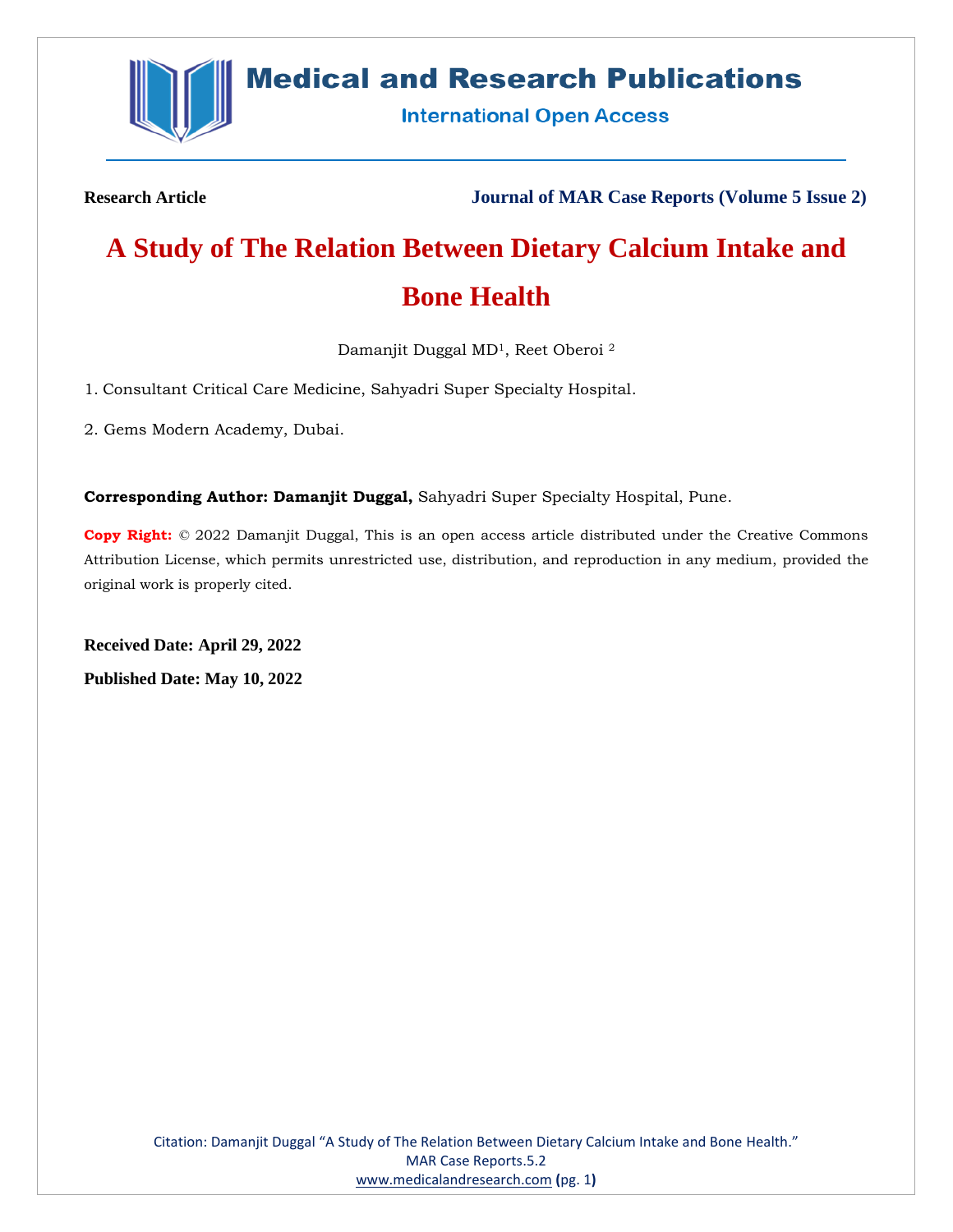#### *Abstract*

*Our bony skeleton provides support, protection and mobility for the body and is a major storage site for calcium. Bone health is intrinsically linked to calcium metabolism. To maintain normal physiological functions like conduction of nerve impulse, constriction and relaxation of blood vessels, the serum calcium levels must be maintained in a narrow range. Adequate calcium intake is most important in adolescence as peak calcium accumulation rate is attained at an average age of 12.5 years in girls and 14 years in boys. During the 3 – 4 year period of adolescence bone mass acquisition is at its peak as 40% of total lifetime bone mass is accumulated at this time and about a total of 90% of total bone mass is built up by the age of 20. The most important element for bone health is calcium, which has a direct link to the bone mass density (BMD) and calcium deficiency increases the risk of osteoporosis, specifically in the elderly.* 

*The 82 adolescent girls who volunteered for the study were randomly divided into two groups – milk group and control group. The milk group was given one pint of milk every morning to be consumed during the day along with their normal diet while the control group consumed only their normal diet. Prior to the start of the study baseline measurement of height, weight, total bone mineral content and total bone mineral density was done and noted. Height in cm and weight in kg was recorded using the same scale at the same time each morning. Every 6 months the total bone mineral content and total bone mineral density was measured. Bone mineral acquisition throughout the 18 months was significantly greater in the milk group than in the control group. Increased milk consumption in adolescent girls resulted in greater total skeletal mineral accumulation over 18 months. This study proves that increase in milk consumption increases the bone mineral acquisition in adolescent girls.*

Citation: Damanjit Duggal "A Study of The Relation Between Dietary Calcium Intake and Bone Health." MAR Case Reports.5.2 [www.medicalandresearch.com](http://www.medicalandresearch.com/) **(**pg. 2**)**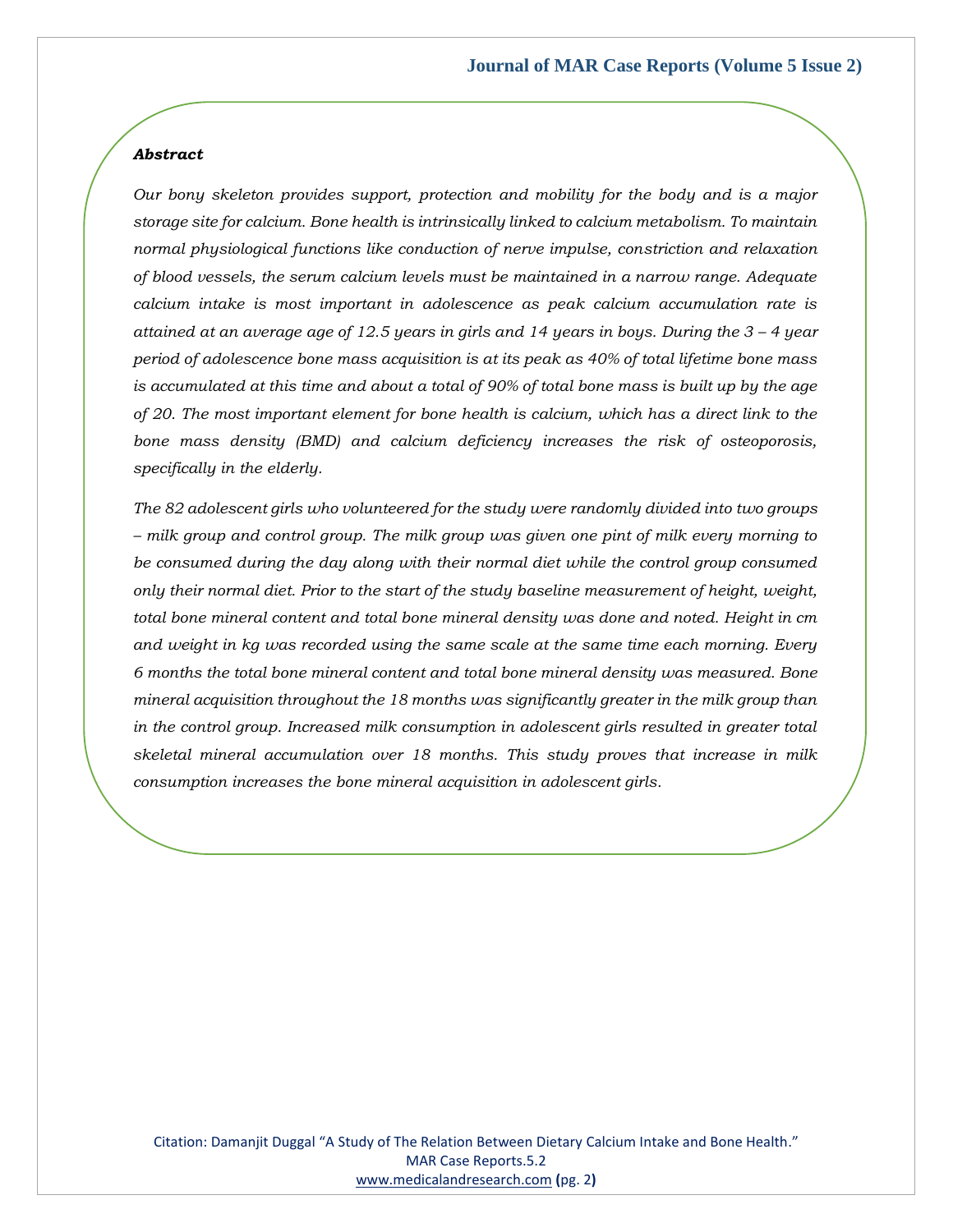#### **Introduction**

Our bony skeleton provides support, protection and mobility for the body and is a major storage site for calcium. Bone health is intrinsically linked to calcium metabolism. To maintain normal physiological functions like conduction of nerve impulse, constriction and relaxation of blood vessels, the serum calcium levels must be maintained in a narrow range. Since these functions are essential the body will try to maintain the calcium levels in that range by mobilizing the calcium from the bones when calcium intake becomes inadequate. This way our skeletal system gets affected and for it to function optimally our skeleton relies on adequate supply of nutrients, particularly large amounts of calcium that mainly comes from our diet [1,2]. Maintaining adequate calcium intake during childhood and adolescence is vital for development of peak bone mass which is essential for reducing the risk of fractures and osteoporosis later in life [2].

A balanced diet with low fat dairy products, fruits and vegetables and appropriate physical activity are important in achieving good bone health [2]. Adequate calcium intake is most important in adolescence as peak calcium accumulation rate is attained at an average age of 12.5 years in girls and 14 years in boys. During the 3 - 4year period of adolescence bone mass acquisition is at its peak as 40% of total lifetime bone mass is accumulated at this time [2] and about a total of 90% of total bone mass is built up by the age of 20 [3,6].

Low bone mineral mass is the main factor underlying osteoporotic fracture and bone mass in later life depends on the peak bone mass achieved during growth. Osteoporosis is defined as a systemic skeletal disease characterized by low bone mass and microarchitectural deterioration of bone tissue, with a resultant increase in bone fragility and susceptibility to fracture. The World Health Organization has redefined osteoporosis according to bone mass, at least for women. Their diagnostic criteria for osteoporosis is based on bone mineral content (BMC) or bone mineral density (BMD) [3].

The most important element for bone health is calcium, which has a direct link to the bone mass density (BMD) and calcium deficiency increases the risk of osteoporosis, specifically in the elderly [4]. Undoubtedly, calcium is the most important nutrient for bone health as 99% of the calcium requirement of the body is stored in the bones. In general, 67% of the bone is made of mineral, specifically in the form of hydroxyapatite [4,5]. The recommended amount of calcium depends on age (1,000 mg/day for men and women, and 1,200 mg/day for people over 50 years). When calcium intake is insufficient, serum calcium levels start decreasing which increases secretion of parathyroid hormone (PTH) resulting in the resorption of bones and release of their content to the blood, which inhibits the reduction of the serum calcium level. Continuation of this phenomenon decreases BMD and increases the risk of osteoporosis [4].

Citation: Damanjit Duggal "A Study of The Relation Between Dietary Calcium Intake and Bone Health." MAR Case Reports.5.2 [www.medicalandresearch.com](http://www.medicalandresearch.com/) **(**pg. 3**)**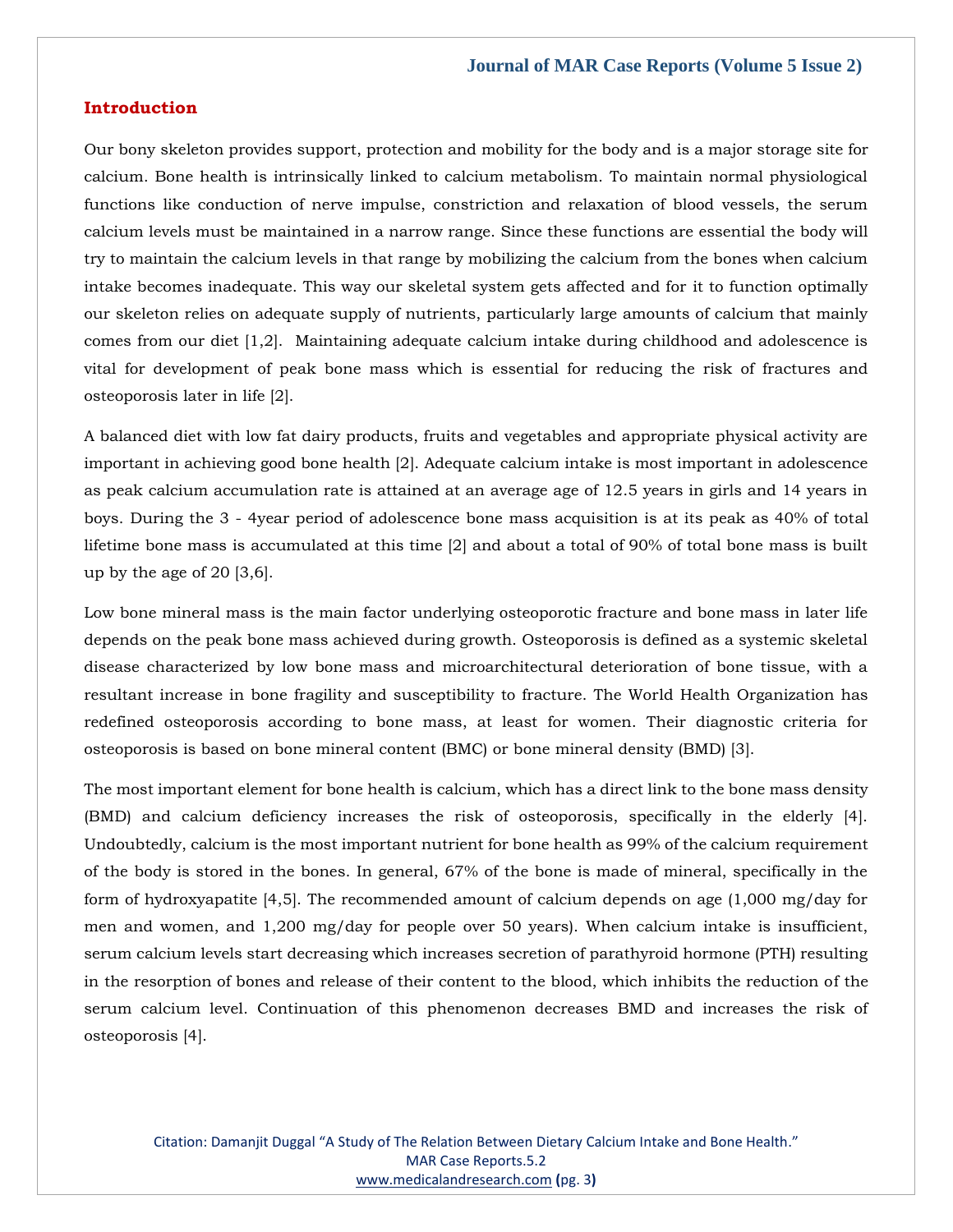#### **Material and Methods**

#### **Aim**

To study the relation between dietary calcium intake and bone health in otherwise normal and healthy individuals.

#### **Sample**

82 healthy, adolescent girls in the mean age of 13 years, not on any calcium supplements or any special diet and with no medical history, were included in the study. The study was conducted over 18 months and the volunteers were randomly divided into two groups – milk group and control group.

One pint (500ml) of milk per day with calcium content 120mg/100ml was given to the milk group.

#### **Tests Done**

Height in cm and weight in kg Total bone mineral content - done every 6 months Total bone mineral density – done every 6 months

#### **Procedure**

The 82 adolescent girls who volunteered for the study were randomly divided into two groups – milk group and control group. The milk group was given one pint of milk every morning to be consumed during the day along with their normal diet while the control group consumed only their normal diet. Prior to the start of the study baseline measurement of height, weight, total bone mineral content and total bone mineral density was done and noted. Height in cm and weight in kg was recorded using the same scale at the same time each morning. Every 6 months the total bone mineral content and total bone mineral density was measured.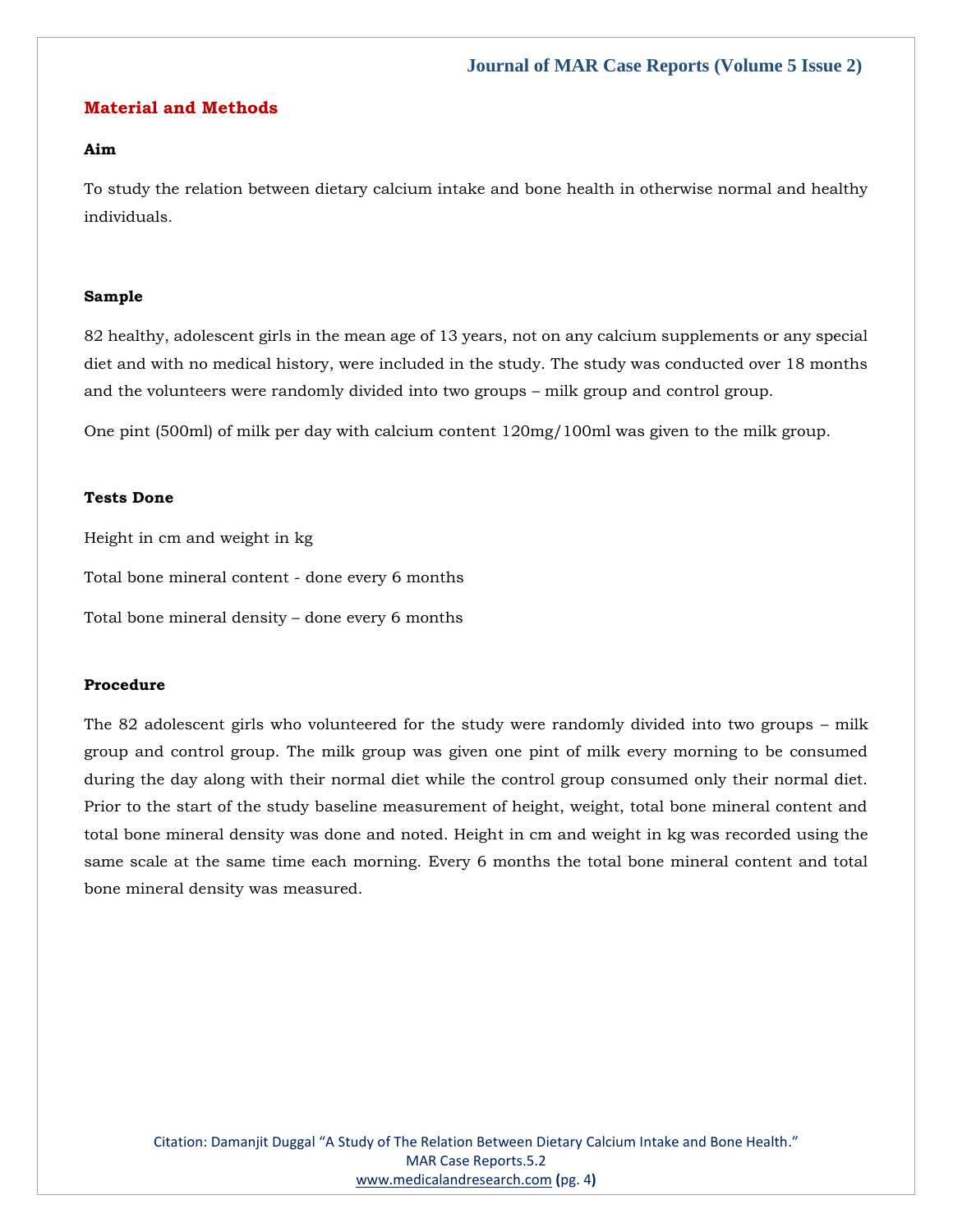#### **Observations**

| <b>CHARACTERISTIC</b>                            | <b>MILK GROUP</b> | <b>CONTROL GROUP</b> |
|--------------------------------------------------|-------------------|----------------------|
| Mean age (years)                                 | 13                | 13                   |
| Height (cm)                                      | 151.7             | 152.9                |
| Weight (kg)                                      | 45.1              | 45.3                 |
| Calcium intake(baseline) (mg)                    | 739               | 753                  |
| Milk intake (normal diet in ml/day)              | 170               | 142                  |
| Milk intake (above the normal diet in<br>ml/day) | 480               | 160                  |
| Total bone mineral content (g)                   | 1407              | 1454                 |
| Total bone mineral density (g/cm2)               | 0.89              | 0.90                 |

**Table 1** shows there were no significant differences between the milk and the control groups at baseline for any of the variables measured.





Citation: Damanjit Duggal "A Study of The Relation Between Dietary Calcium Intake and Bone Health." MAR Case Reports.5.2 [www.medicalandresearch.com](http://www.medicalandresearch.com/) **(**pg. 5**)**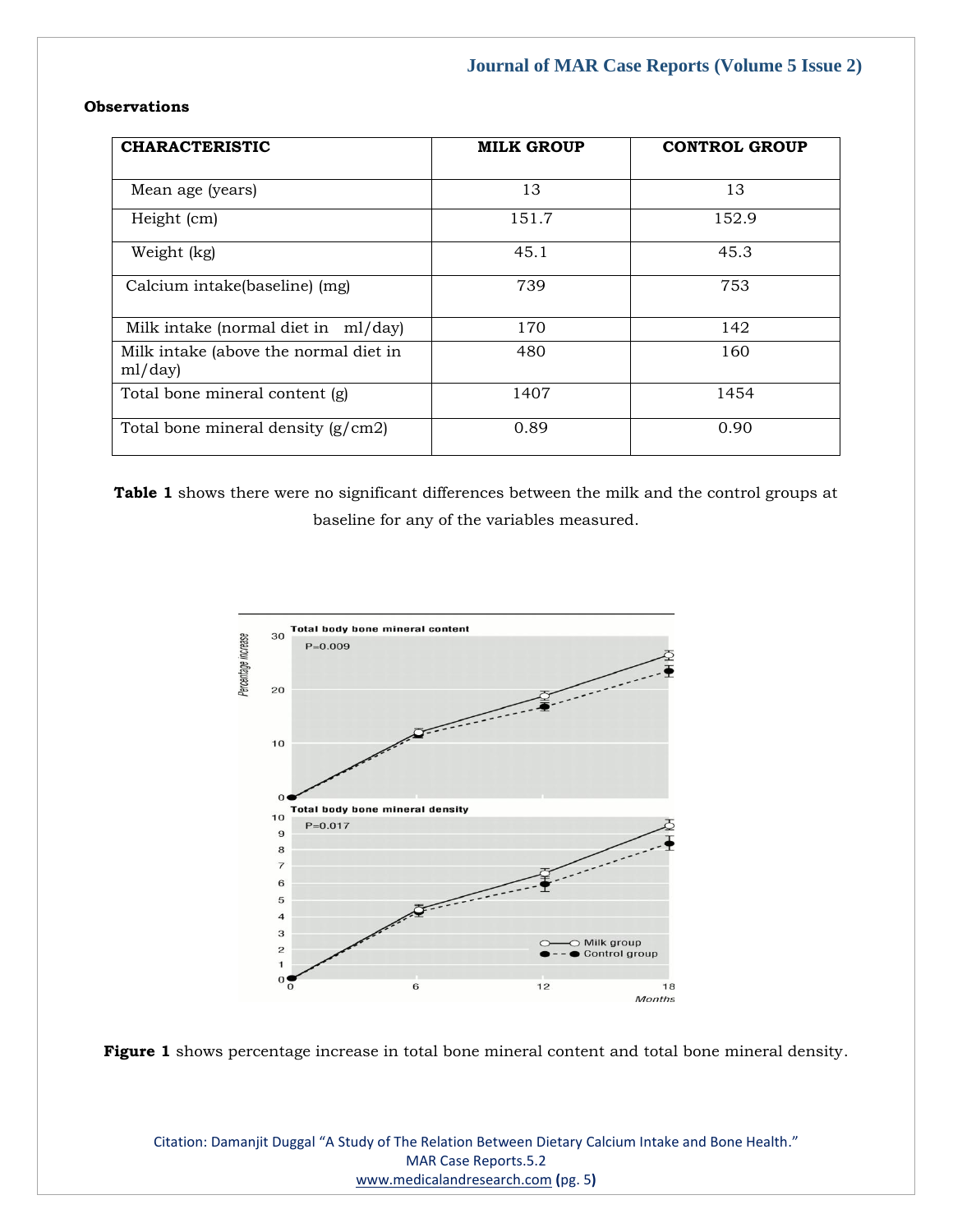#### **Journal of MAR Case Reports (Volume 5 Issue 2)**

Bone mineral acquisition throughout the 18 months was significantly greater in the milk group than in the control group as seen in fig 1. The milk group had greater percentage increase in the total bone mineral density of 9.6% versus 8.5% in the control group and total bone mineral content of 27% versus 24.1% in the control group. The milk group gained an extra 37 g of bone mineral during the 18 months. Both groups showed similar increments in height and weight.

The baseline milk intake levels was approximately 150ml in each group. The milk group had increased intake from 170ml to 480ml per day for 18 months. Milk consumption in the control group was unchanged. In the milk group, the milk supplement significantly increased intake of calcium. The two groups had similar levels of physical activity throughout the study.

#### **Discussion**

The results of this trial indicate that increased milk consumption in adolescent girls resulted in greater total skeletal mineral accumulation over 18 months. Milk intake has a beneficial effect on bone mass which, if sustained throughout the pubertal period and into adulthood, could favorably affect peak bone mass [8,9]. The findings of this study are consistent with calcium supplement trials in children and adolescents [8,9] and dairy intake studies in prepubertal girls [10,11]. The study is also supported by evidence from retrospective studies that high calcium intake in the form of dairy products in early life is positively associated with high bone mass in adult life and supplementation with dairy products prevents bone loss in pre and postmenopausal women [12,13].

#### **Conclusion**

This study proves that increase in milk consumption increases the bone mineral acquisition in adolescent girls. Retrospective studies have shown that higher calcium intake throughout early life is associated with greater peak in bone mass. This increase in bone mass has a positive effect in reducing the incidence of osteoporosis and associated fractures in later life and hence contributes to bone health [7,12,13]

Hence our hypothesis that increase in dietary calcium intake can result in healthy bones is proved.

#### **Reference**

- [1. https://lpi.oregonstate.edu/mic/health-disease/bone-health-in-brief/](file:///C:/Users/Arief%20Mahimudh/Desktop/April/CR/1.%20https:/lpi.oregonstate.edu/mic/health-disease/bone-health-in-brief/)
- [2. https://pediatrics.aapublications.org/pediatrics/optimizing-bone-health-and-calcium-intake/](file:///C:/Users/Arief%20Mahimudh/Desktop/April/CR/2.%20https:/pediatrics.aapublications.org/pediatrics/optimizing-bone-health-and-calcium-intake/)
- [3. https://academic.oup.com/jn/article/diet-nutrition-and-bone-health/137.11.2507S/](file:///C:/Users/Arief%20Mahimudh/Desktop/April/CR/3.%20https:/academic.oup.com/jn/article/diet-nutrition-and-bone-health/137.11.2507S/)

Citation: Damanjit Duggal "A Study of The Relation Between Dietary Calcium Intake and Bone Health." MAR Case Reports.5.2 [www.medicalandresearch.com](http://www.medicalandresearch.com/) **(**pg. 6**)**